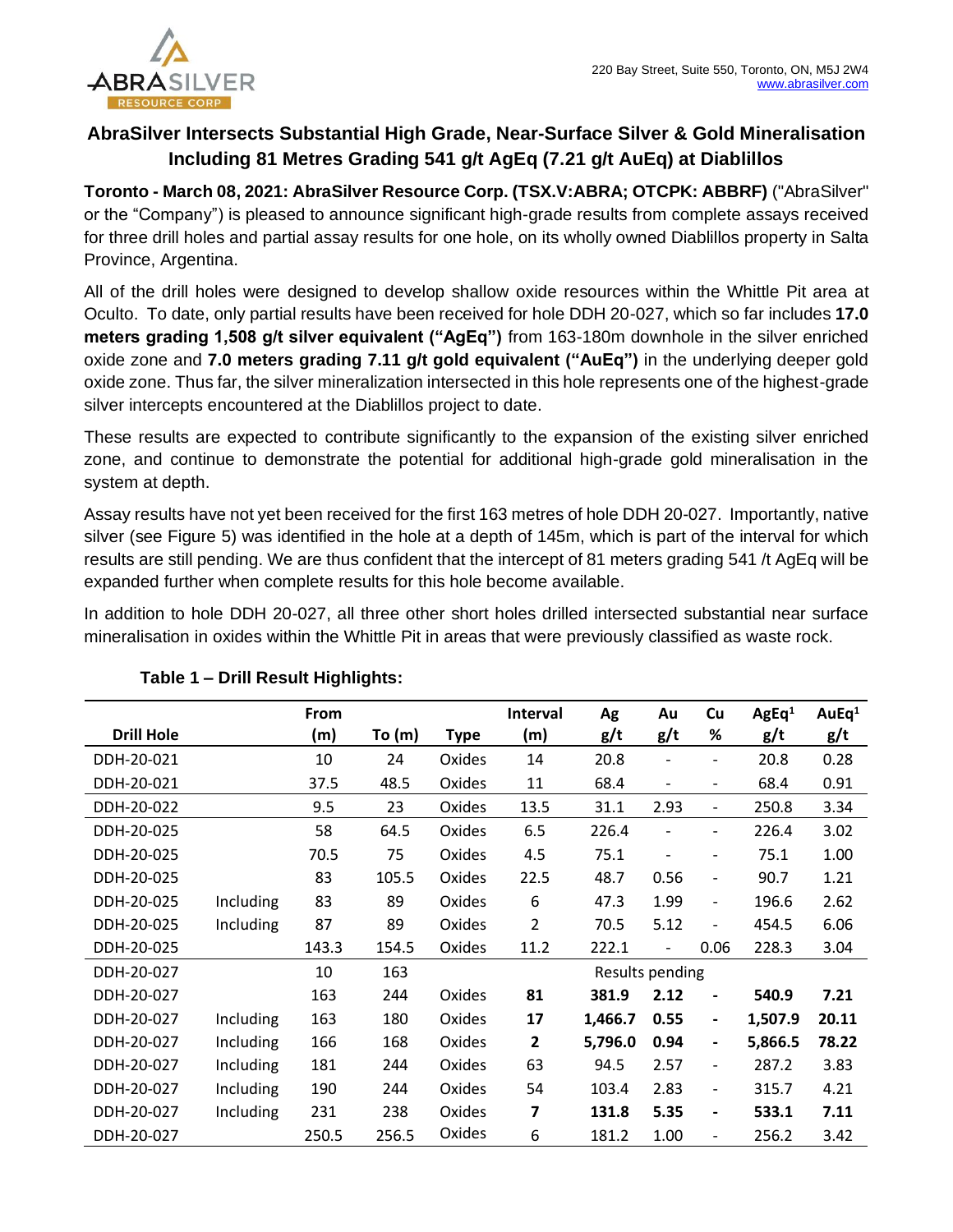- Note: All results in this news release are rounded. Assays are uncut and undiluted. Widths are drilled widths, not true widths. True widths are estimated to be approximately 80% of the interval widths.
- <sup>1</sup>AgEq & AuEq calculations for reported drill results are based on USD \$20.00/oz Ag, \$1,500/oz Au and \$3.00/lb Cu. The calculations assume 100% metallurgical recovery and are indicative of gross in-situ metal value at the indicated metal prices. Refer to Technical Notes below for metallurgical recoveries assumed in the 2018 PEA study on Diablillos.

David O'Connor, Chief Geologist, commented, "We are truly delighted with the new drill results received which clearly demonstrate the high-grade potential of the silver enriched zone, along with the potential for additional high-grade gold mineralisation at depth. The excellent silver and gold mineralisation encountered in hole DDH 20-027 occurs at the intersection of the Main and Cross breccias (see Figure 1 below), demonstrating that the intersections of breccia feeder zones have created very favourable structural environments for enhanced thicknesses and grades of precious metal mineralisation. Identifying these favourable zones will assist us in establishing future holes to continue to augment the tonnage and grade of the resource base at Oculto".



**Figure 1 – Drill Hole Location Map and Proposed Drill Holes in the Oculto Zone and Satellite Areas**

### **Multiple Shallow Holes with Near-Surface Mineralisation**

Systematic short hole drilling of previously undefined mineralisation within the Whittle Pit boundary continues to display excellent potential for the continuity of shallow resources in zones previously classified as waste.

In addition to intercepts in the shallow holes announced herein, shallow mineralisation was previously announced in hole DDH 20-017 on January 26, 2021 and in holes DDH 20-005, DDH 20-018, DDH 20- 020, and DDH 20-024 on February 3, 2021.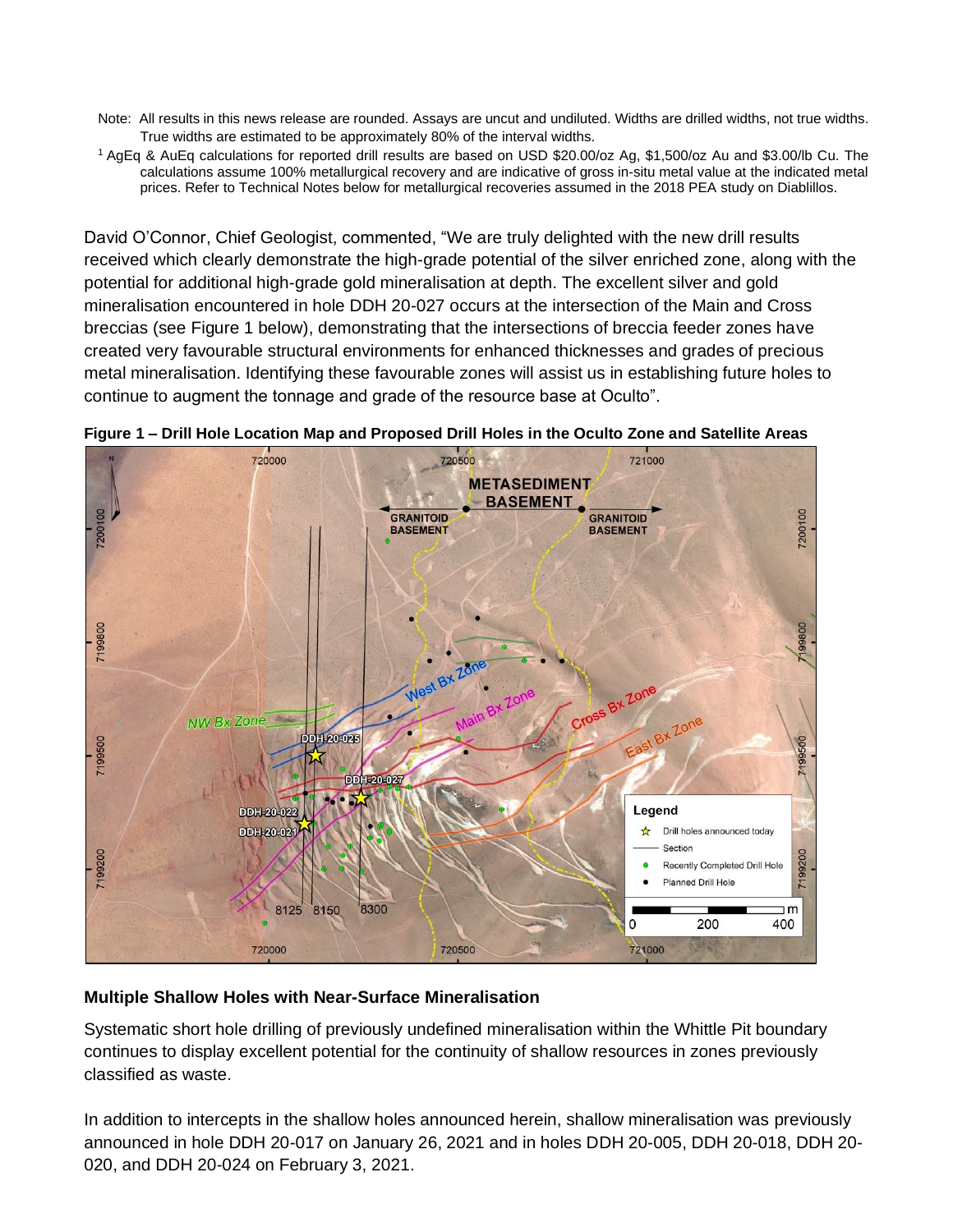These positive results support the potential for future expansion of the existing shallow gold and silver resources at Oculto.



**Figure 2 - Cross Section 8125 (Looking East) with Highlighted intercepts in Holes DDH 20-021 & DDH 20- 022** 

The shallow mineralisation intersected in short holes DDH 20-021, DDH 20-022 and DDH 20-025 are expected to contribute significantly to the early economics of open pit mining. These include:

- DDH 20-021: 37.5 to 48.5m, 11.0 meters @ 68.4 g/t Ag
- DDH 20-022; 9.5 to 23.0m, 13.5 meters  $@$  31.1 g/t Ag and 2.93 g/t Au
- DDH 20-025; 58 to 64.5m, 6.5 meters @ 226.4 g/t Ag

**Figure 3 - Cross Section 8150 (Looking East) Highlighted Intercepts in Hole DDH 20-025**

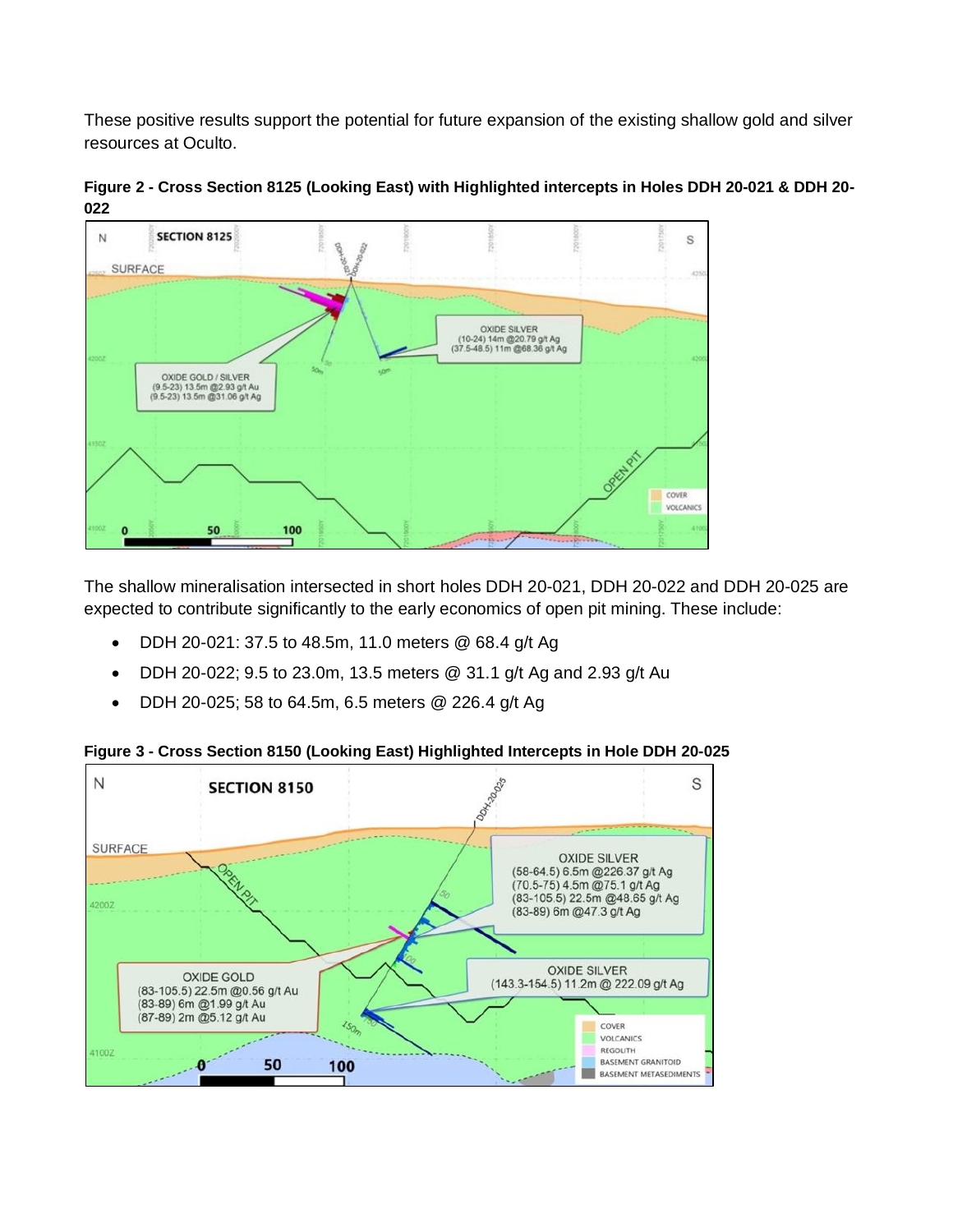

**Figure 4 - Cross Section 8300 (Looking East) with Highlighted intercepts in Hole DDH 20-027**

**Figure 5 - Photographs of Native Silver Associated With Vuggy Silica in Hole DD 20-027 At 145 Meters**

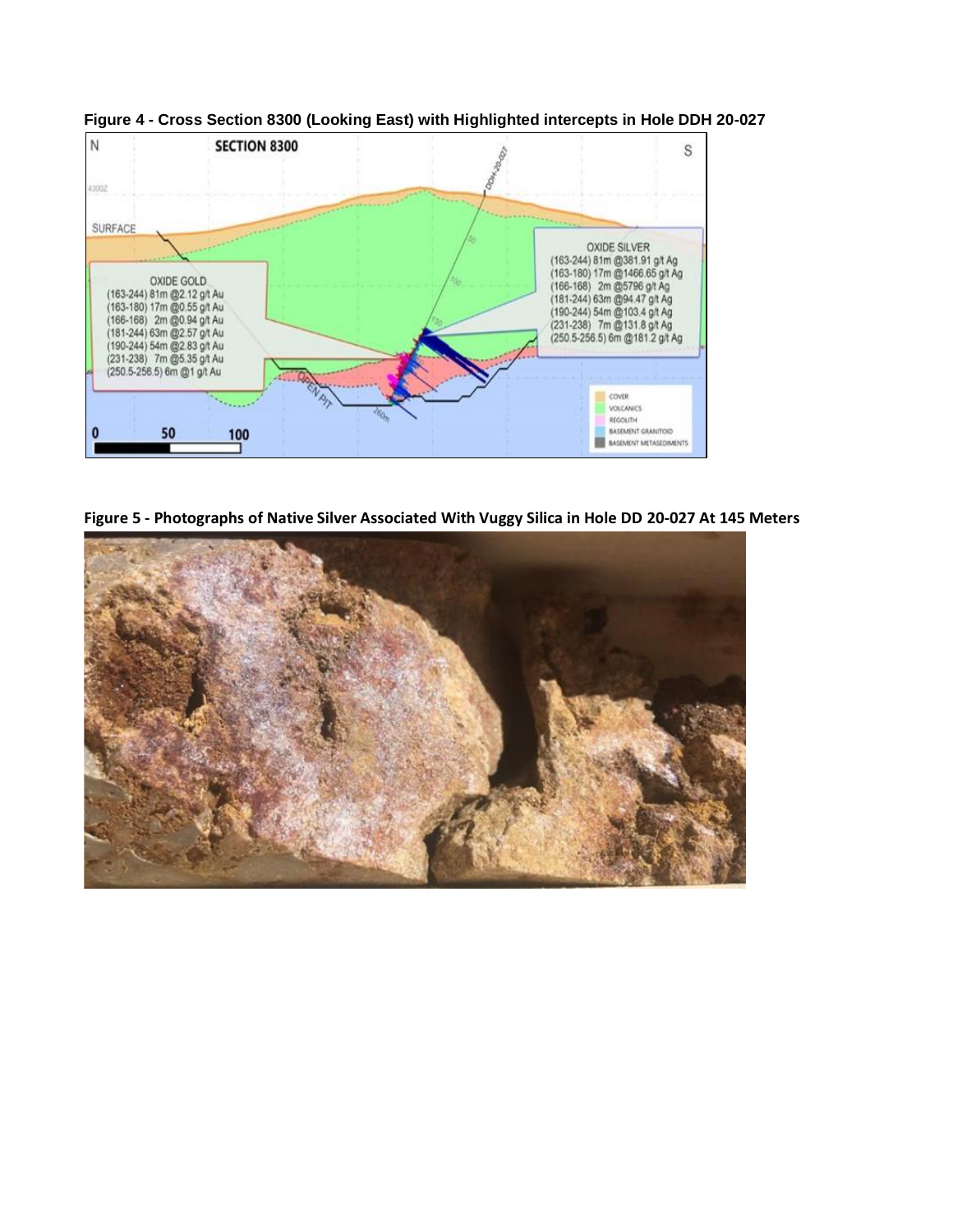

The Company is also pleased to announce that its existing 13,000-metre drill program, remains on track to be completed by the end of March. Once all drill results are received from the existing exploration program, the Company will prepare an updated National Instrument 43-101 ("NI 43-101") compliant Preliminary Economic Assessment ("PEA") study for the Diablillos Project. A second phase drill program is also expected to be announced by April, focused on evaluating additional targets and the district-scale potential at Diablillos.

In addition to the pending partial results from hole DDH 20-027, the Company is currently awaiting for assay results of twelve (12) additional holes from the laboratory.

## **About Diablillos**

The 80 km<sup>2</sup> Diablillos property is located in the Argentine Puna region - the southern extension of the Altiplano of southern Peru, Bolivia, and northern Chile - and was acquired from SSR Mining Inc. by the Company in 2016. There are several known mineral zones on the Diablillos property, with the Oculto zone being the most advanced with approximately 90,000 metres drilled to date. Oculto is a highsulphidation epithermal silver-gold deposit derived from remnant hot springs activity following Tertiartyage local magmatic and volcanic activity. Comparatively nearby examples of high sulphidation epithermal deposits include: El Indio, Chile; Veladero, Argentina; and Pascua Lama, on the Chile-Argentine border.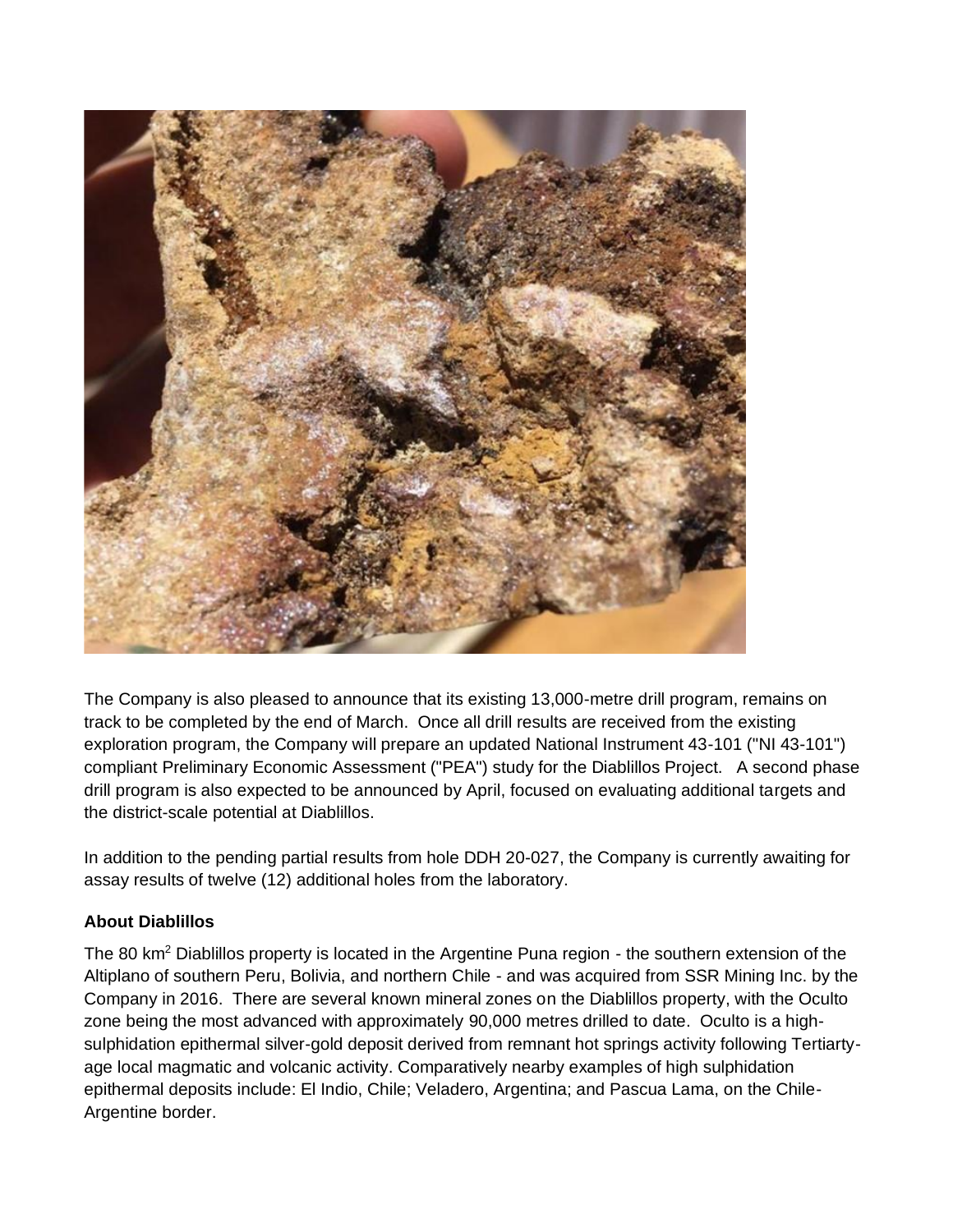| Category  | Tonnage<br>(000 t) | Αg<br>(g/t) | Au<br>(g/t) | <b>Contained Ag</b><br>(000 oz Ag) | <b>Contained Au</b><br>(000 oz Au) |
|-----------|--------------------|-------------|-------------|------------------------------------|------------------------------------|
| Indicated | 26,900             | 93.0        | 0.85        | 80,300                             | 732                                |
| Inferred  | .000               | 46.8        | 0.89        | 1,505                              | 29                                 |

#### **Table 2 - 2018 Mineral Resource Estimate for the Oculto Deposit, Diablillos Project**

Effective August 31, 2017. The resource estimate and supporting technical report are N.I. 43-101 compliant. Full details of the Mineral Resources are available in a Company news release dated March 2, 2018. For additional information please see Technical Report on the Diablillos Project, Salta Province, Argentina, dated April 16, 2018, completed by Roscoe Postle Associates Inc, and available on [www.SEDAR.com.](about:blank)

## **QA/QC and Core Sampling Protocols**

AbraSilver applies industry standard exploration methodologies and techniques, and all drill core samples are collected under the supervision of the Company's geologists in accordance with industry practices. Drill core is transported from the drill platform to the logging facility where drill data is compared and verified with the core in the trays. Thereafter, it is logged, photographed, and split by diamond saw prior to being sampled. Samples are then bagged, and quality control materials are inserted at regular intervals; these include blanks and certified reference materials as well as duplicate core samples which are collected in order to measure sample representivity. Groups of samples are then placed in large bags which are sealed with numbered tags in order to maintain a chain-of-custody during the transport of the samples from the project site to the laboratory.

All samples are received by the SGS offices in Salta who then dispatch the samples to the SGS preparation facility in San Juan. From there, the prepared samples are sent to the SGS laboratory in Lima, Peru where they are analyzed. All samples are analyzed using a multi-element technique consisting of a four acid digestion followed by ICP/AES detection, and gold is analyzed by 50g Fire Assay with an AAS finish. Silver results greater than 100g/t are reanalyzed using four acid digestion with an ore grade AAS finish.

## **Qualified Persons**

David O'Connor P.Geo., Chief Geologist for AbraSilver, is the qualified person as defined by National Instrument 43-101 Standards of Disclosure for Mineral Projects, has reviewed and approved the scientific and technical information in this news release.

## **Technical Notes**

All results in this news release are rounded. Assays are uncut and undiluted. Intervals are drilled widths, not true widths. AgEq calculations for reported drill results are based on USD \$20.00/oz Ag, \$1,500/oz Au and \$3.00/lb Cu. The calculations assume 100% metallurgical recovery and are indicative of gross in-situ metal value at the indicated metal prices. The most recent technical report for the Diablillos Project is the 2018 Preliminary Economic Assessment (PEA) authored by Roscoe Postle Associates Inc. The PEA assumes average metallurgical recoveries of 82% Ag and 86% Au. No metallurgical testwork has yet been completed on the recovery of copper.

| <b>Collar Data</b> |                        |          |                  |                |     |              |  |  |
|--------------------|------------------------|----------|------------------|----------------|-----|--------------|--|--|
| <b>Hole Number</b> | <b>UTM Coordinates</b> |          | <b>Elevation</b> | <b>Azimuth</b> | Dip | <b>Depth</b> |  |  |
| DDH 20-021         | E720093                | N7199321 | 4.248            | 180            | -70 | 50.0         |  |  |
| DDH 20-022         | E720093                | N7199321 | 4.248            |                | -70 | 50.5         |  |  |
| DDH 20-025         | E720121                | N7199500 | 4.257            |                | -60 | 150.0        |  |  |
| DDH 20-027         | E720268                | N7199313 | 4.298            |                | -60 | 260.0        |  |  |